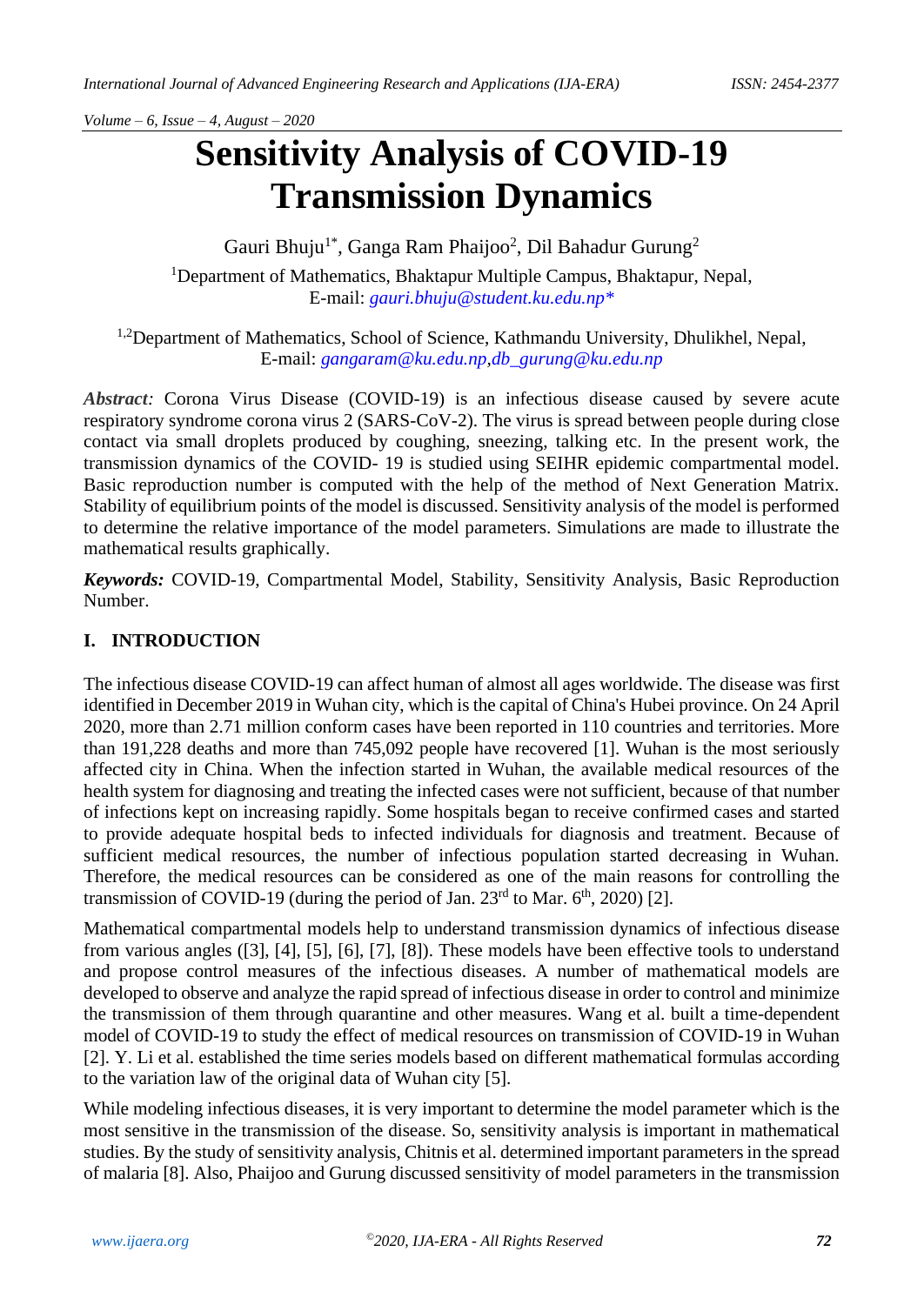of dengue disease [9]. In the present work, we study the transmission dynamics of COVID - 19 following the work of Wang et al. [2]and perform sensitivity analysis to identify the most sensitive parameter in the model of COVID-19.

#### **II. MATHEMATICAL MODEL OF COVID-19**

For the formulation of the model, total population at time t is denoted by  $N(t)$ , it is subdivided into seven classes: Susceptible:  $S(t)$ , Pre-stage Exposed:  $E_1(t)$ , Post-stage Exposed:  $E_2(t)$  Infected with mild symptoms:  $I_1(t)$ , Infected with serious symptoms:  $I_2(t)$ , Hospitalized:  $H(t)$  and Recovered:  $R(t)$ . So,  $N(t) = S(t) + E_1(t) + E_2(t) + I_1(t) + I_2(t) + H(t) + R(t)$ . It is assumed that hospitalized individual is isolated and cannot contact with susceptible individual. Infectious individuals include  $E_2(t)$ ,  $I_1(t)$  and  $I_2(t)$ . Incubation period of COVID-19 is as long as 2 to 14 days [5]. In the prestage exposed:  $E_1(t)$ , people are infected but not infectious. But in post-stage exposed:  $E_2(t)$ , people are infectious, so they can infect to others. Transmission of the disease COVID-19 is described in the flow diagram fig.1.

The birth rate and natural death rate are denoted by  $\mu$ . Susceptible individuals  $S(t)$  can be infected with COVID-19 by effective contact with infectious individuals. We consider that  $c$  represents the mean number of infectious individuals contacting with  $S(t)$ ;  $\beta$  is the transmission probability and  $\theta$  (0 <  $\theta$  < 1) accounts for reduction in transmissibility of  $E_2(t)$  compare to  $I_2(t)$ . Assume that *q* is the proportion of  $E_2(t)$  to keep in the quarantine and  $p = 1 - q$  represents the un-quarantined proportion of post-stage exposed individuals. So, *p* is infectious. Assume that  $\theta_1$  ( $0 < \theta_1 < 1$ ) accounts for reduction in transmissibility of  $I_1(t)$  compare to  $I_2(t)$ . Due to opening the hospital,  $\varepsilon$  represents the exponential decay of contact rate of infected individuals to susceptible individuals [2]. Let  $\varepsilon_1$  denotes the minimum proportion of contact rate of infected individuals to susceptible individuals under the measure of opening the hospital.

In the present model, the susceptible individuals get infected of COVID -19 when they come in contact with the infectious individuals  $E_2(t)$ ,  $I_1(t)$  and  $I_2(t)$  at the rates  $\frac{c\beta\theta pE_2}{N}$ ,  $\frac{c\beta\theta_1\epsilon_1I_1}{N}$ N and  $\frac{c\beta \varepsilon_1 I_2}{N}$  respectively. So, the susceptible individuals move to the class  $E_1(t)$  at the rate of  $\alpha$ , where

$$
\alpha = \frac{c\beta\theta pE_2}{N} + \frac{c\beta\theta_1\varepsilon_1I_1}{N} + \frac{c\beta\varepsilon_1I_2}{N}
$$

Infected individuals  $I_1(t)$  and  $I_2(t)$  can be admitted to hospital at the rate of  $\eta_1$  and  $\eta_2$  respectively.



Figure 1: Flow Diagram of Transmission of COVID-19

The mathematical model of the transmission of COVID-19 [2] described by the fig.1 is as follows: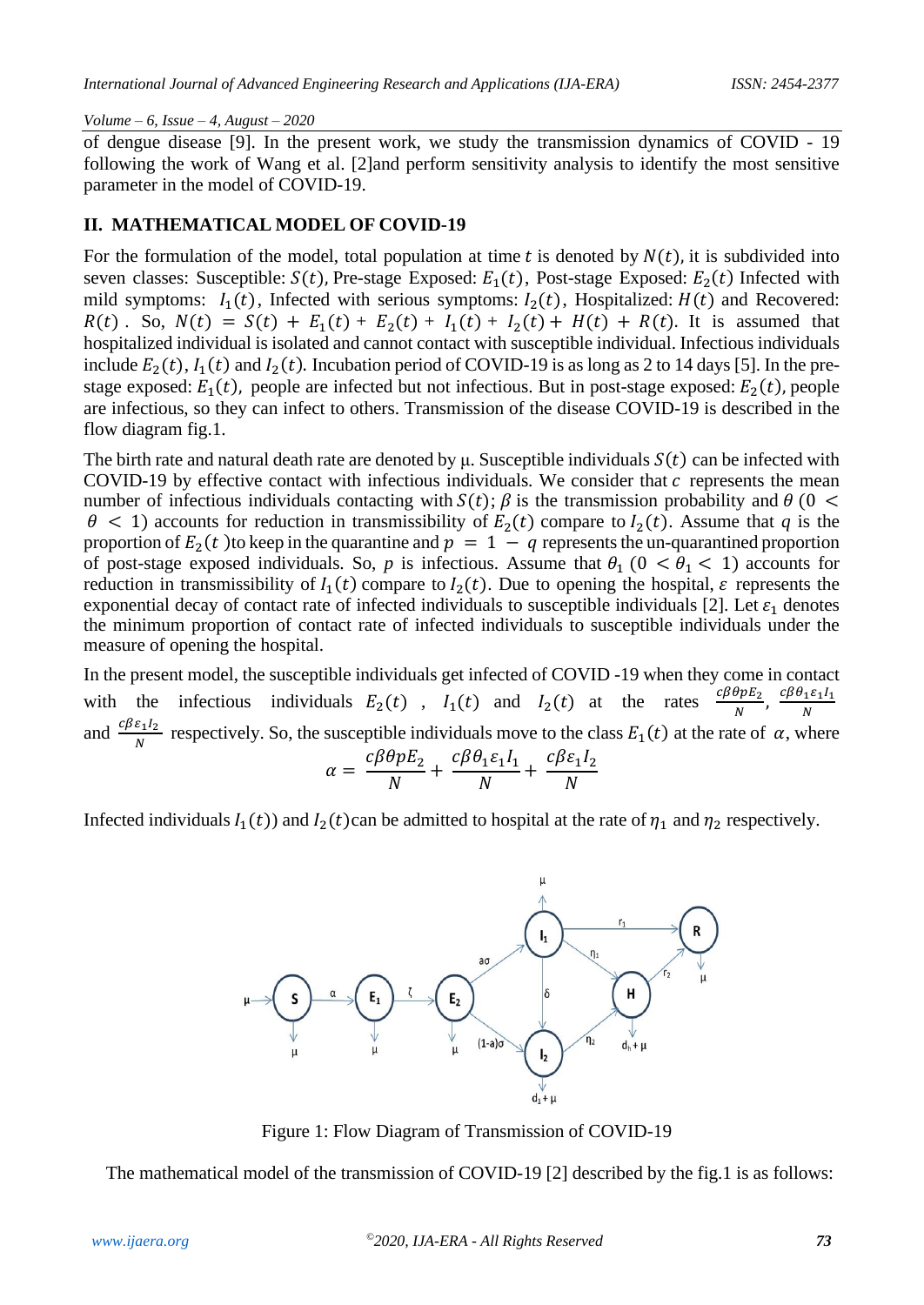$$
\frac{ds}{dt} = \mu N - c\theta \beta p E_2 \frac{S}{N} - c\theta_1 \beta \epsilon_1 I_1 \frac{S}{N} - c\beta \epsilon_1 I_2 \frac{S}{N} - \mu S \n\frac{dE_1}{dt} = c\theta \beta p E_2 \frac{S}{N} + c\theta_1 \beta \epsilon_1 I_1 \frac{S}{N} + c\beta \epsilon_1 I_2 \frac{S}{N} - (\xi + \mu) E_1 \n\frac{dE_2}{dt} = \xi E_1 - (\sigma + \mu) E_2 \n\frac{dI_1}{dt} = a\sigma E_2 - (\delta + \eta_1 + \gamma_1 + \mu) I_1 \n\frac{dI_2}{dt} = (1 - a)\sigma E_2 + \delta I_1 - (\eta_2 + d_1 + \mu) I_2 \n\frac{dH}{dt} = \eta_{1I_1} + \eta_2 I_2 - (\gamma_h + d_h + \mu) H \n\frac{dR}{dt} = \gamma_1 I_1 + \gamma_h H - \mu R
$$
\n(2.1)

Model parameters are described in the following table (1)

| Parameters                 | Description                           | Value  | Dimension     |
|----------------------------|---------------------------------------|--------|---------------|
|                            | Contact rate                          | 13.8   | per day       |
|                            | Transmission probability              | 0.036  | Dimensionless |
| $1/\xi$                    | Pre-stage exposed period              | 1.52   | per day       |
| $1/\sigma$                 | Post-stage exposed period             | 6,67   | per day       |
| δ                          | Transition rate from $I_1$ to $I_2$   | 0.2    | per day       |
| a                          | Proportion to $E_2$ entering $I_1$    | 0.8    | Dimensionless |
| $\eta_{1}$                 | Average hospitalization rate of $I_1$ | 0.31   | per day       |
| $n_{2}$                    | Average hospitalization rate of $I_2$ | 0.7    | per day       |
| $\theta_1$                 | Infection reduction fraction of $I_1$ | 0.87   | Dimensionless |
| $\theta$                   | Infection reduction fraction of $I_2$ | 0.72   | Dimensionless |
| ${\mathcal V}_{\mathbf 1}$ | Recovery rate of $I_1$                | 1/12.5 | per day       |
| ${\gamma}_h$               | Recovery rate of $H$                  | 0.05   | per day       |
| a.                         | Disease induced death rate of $I_2$   | 0.055  | per day       |
| $d_h$                      | Disease induced death rate of H       | 0.049  | per day       |
| $\varepsilon_1$            | Proportion of contact rate            | 0.1    | Dimensionless |

Table 1: Parameter Description Table [13]

# *A. Positivity, Existence and Uniqueness of Solution*

**Theorem 1.** The solutions of the system  $(2.1)$  are nonnegative for all  $t > 0$ .

**Proof:** Suppose  $M = \{ (S, E_1, E_2, I_1, I_2, H, R) \in \mathbb{R}^7 : 0 \le S, E_1, E_2, I_1, I_2, H, R \}$ To prove  $\overline{M}$  is positively invariant, we observe the behaviors of the state variables in  $\overline{M}$ . **a**) At the boundary,  $S = 0$ , we have,  $\frac{ds}{dt} = \mu N > 0$ 

a) At the boundary, 
$$
3 - 0
$$
, we have,  $\frac{d}{dt} - \mu \frac{d}{dt} > 0$ 

Thus the solution cannot cross the boundary  $S = 0$ .

**b**) At the boundary,  $E_1 = 0$ , we have  $\overline{d}E$  $\epsilon$ 

$$
\frac{dE_1}{dt} = c\theta\beta p E_2 \frac{S}{N} + c\theta_1 \beta \epsilon_1 I_1 \frac{S}{N} + c\beta \epsilon_1 I_2 \frac{S}{N}
$$
  
If  $E_1 = 0$ ,  $S > 0$ ,  $E_2 > 0$ ,  $I_1 > 0$ ,  $I_2 > 0$ , then  $\frac{dE_1}{dt} > 0$   
If  $E_1 = 0$ ,  $S > 0$ ,  $E_2 > 0$ ,  $I_1 > 0$ ,  $I_2 = 0$ , then  $\frac{dE_1}{dt} > 0$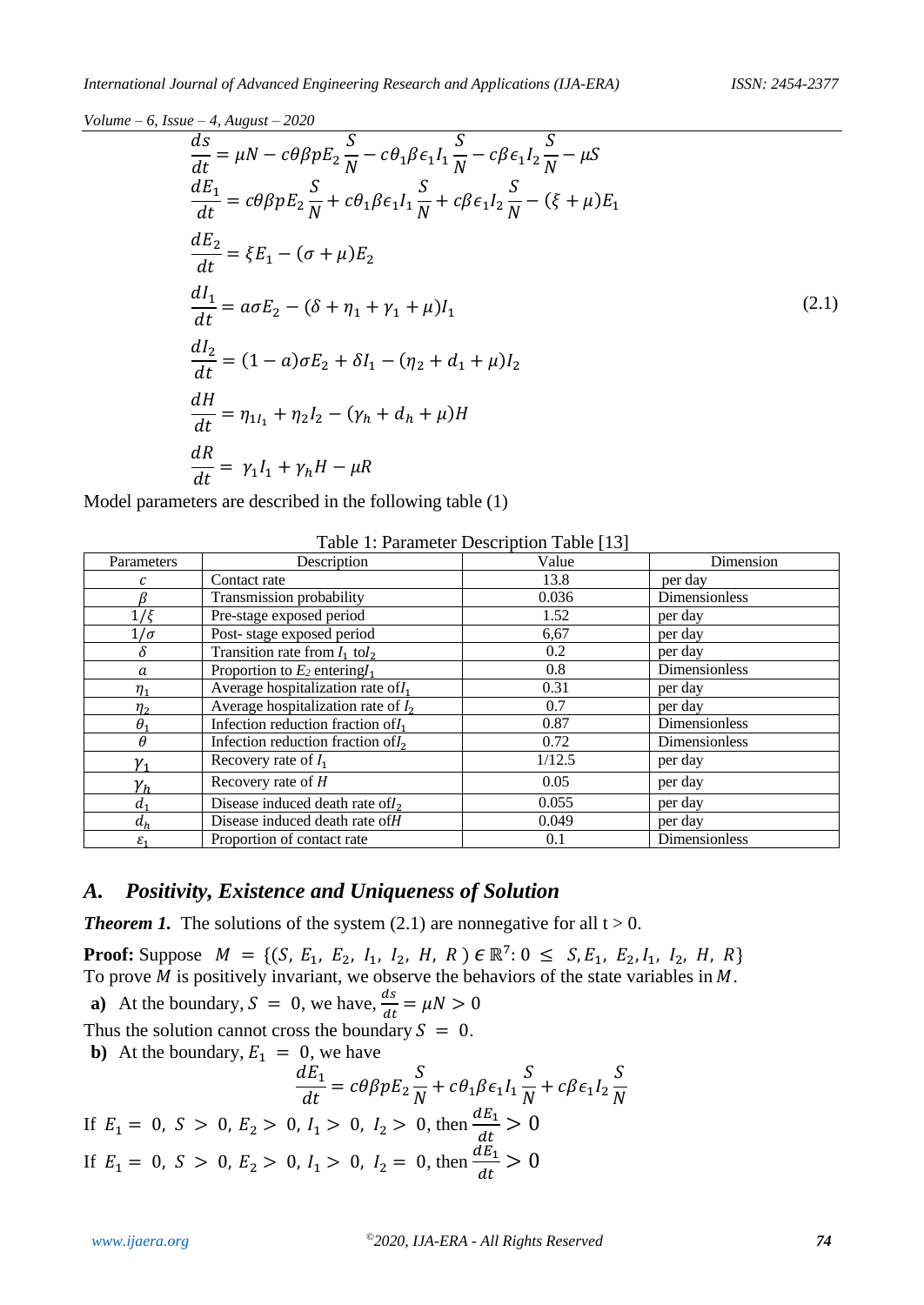If  $E_1 = 0$ ,  $S > 0$ ,  $E_2 > 0$ ,  $I_1 = 0$ ,  $I_2 > 0$ , then  $\frac{dE_1}{dt}$  $\frac{dE_1}{dt} > 0$ If  $E_1 = 0$ ,  $S > 0$ ,  $E_2 = 0$ ,  $I_1 > 0$ ,  $I_2 > 0$ , then  $\frac{dE_1}{dt}$  $\frac{dE_1}{dt} > 0$ If  $E_1 = 0$ ,  $S = 0$ ,  $E_2 > 0$ ,  $I_1 > 0$ ,  $I_2 > 0$ , then  $\frac{dE_1}{dt}$  $\frac{dE_1}{dt} > 0$ In each case  $\frac{dE_1}{dt} \ge 0$ , so the solution cannot cross the boundary  $E_1 = 0$ . **c**) At the boundary,  $E_2 = 0$ , we have  $\frac{dE_1}{dt} = \xi E_2$ . If  $E_2 = 0$ ,  $E_1 > 0$  then  $\frac{dE_2}{dt} > 0$ . Thus the solution cannot cross the boundary  $E_2 = 0$ . **d**) At the boundary,  $I_1 = 0$ , we have  $\frac{dI_1}{dt} = a\alpha E_2$ . If  $I_1 = 0$ ,  $E_2 > 0$  then  $\frac{dI_1}{dt} > 0$ . Thus the solution cannot cross the boundary  $I_1 = 0$ **e**) At the boundary,  $I_2 = 0$ , we have  $\frac{dI_2}{dt} = (1 - a)\alpha E_2 + \delta I_1$ . If  $I_2 = 0$ ,  $E_2 > 0$ ,  $I_1 > 0$ , then  $\frac{dI_2}{dt} > 0$ .  $dt$ If  $I_2 = 0$ ,  $E_2 > 0$ ,  $I_1 = 0$ , then  $\frac{dI_2}{dt} > 0$ . If  $I_2 = 0$ ,  $E_2 = 0$ ,  $I_1 > 0$ , then  $\frac{dI_2}{dt} > 0$ . Thus the solution cannot cross the boundary  $I_2 = 0$ **f**) At the boundary,  $H = 0$ , we have  $\frac{dH}{dt} = \eta_{1I_1} + \eta_2 I_2$ . If  $H = 0$ ,  $I_1 > 0$ ,  $I_2 > 0$ , then  $\frac{dH}{dt} > 0$ . If  $H = 0$ ,  $I_1 > 0$ ,  $I_2 = 0$ , then  $\frac{dH}{dt}$  $\frac{dH}{dt} > 0.$ If  $H = 0, I_1 = 0, I_2 > 0$ , then  $\frac{dH}{dt}$  $\frac{dH}{dt} > 0.$ Thus the solution cannot cross the boundary  $H = 0$ . **g**) At the boundary,  $R = 0$ , we have  $\frac{dR}{dt} = \gamma_1 I_1 + \gamma_h H$ . If  $R = 0$ ,  $I_1 > 0$ ,  $H > 0$ , then  $\frac{dR}{dt}$  $\frac{d\mathbf{x}}{dt} > 0.$ If  $R = 0$ ,  $I_1 > 0$ ,  $H = 0$ , then  $\frac{dR}{dt}$  $\frac{d\mu}{dt} > 0.$ If  $R = 0$ ,  $I_1 = 0$ ,  $H > 0$ , then  $\frac{dR}{dt}$  $\frac{d\mu}{dt} > 0.$ Thus the solution cannot cross the boundary  $R = 0$ .

Therefore, the solution of the system  $(2.1)$  cannot exit M by crossing the boundary of any of the state variables.

Assume that the system of equation (2.1) has the following initial conditions  $S > 0, E_1 \ge 0, E_2 \ge 0, I_1 > 0, I_2 > 0, H \ge 0, R \ge 0$  (2.2)

**Theorem 2.** Consider the system of equations (2.1) with nonnegative initial conditions (2.2). Solutions to the system of equations (2.1) with initial conditions (2.2) exist and are unique for all  $t \geq 0$ . **Proof:** Letx(t) =  $(S, E_1, E_2, I_1, I_2, H, R) \in \mathbb{R}^7$ . Then the system (2.1) can be written in the form  $dx$  $\frac{dx}{dt} = g(x)$ . Let  $g_i$  denote the components of the vector field for  $i = 1, 2, 3, 4, 5, 6, 7$ , we have,  $g_1 = \mu N - c\theta\beta pE_2$  $\mathcal{S}_{0}^{(n)}$  $\frac{1}{N}-c\theta_1\beta\epsilon_1I_1$  $\mathcal{S}_{0}^{(n)}$  $\frac{1}{N} - c\beta \epsilon_1 I_2$  $\mathcal{S}_{0}^{(n)}$  $\boldsymbol{N}$  $-\mu S$ 

$$
g_2 = c\theta \beta p E_2 \frac{S}{N} + c\theta_1 \beta \epsilon_1 I_1 \frac{S}{N} + c\beta \epsilon_1 I_2 \frac{S}{N} - (\xi + \mu) E_1
$$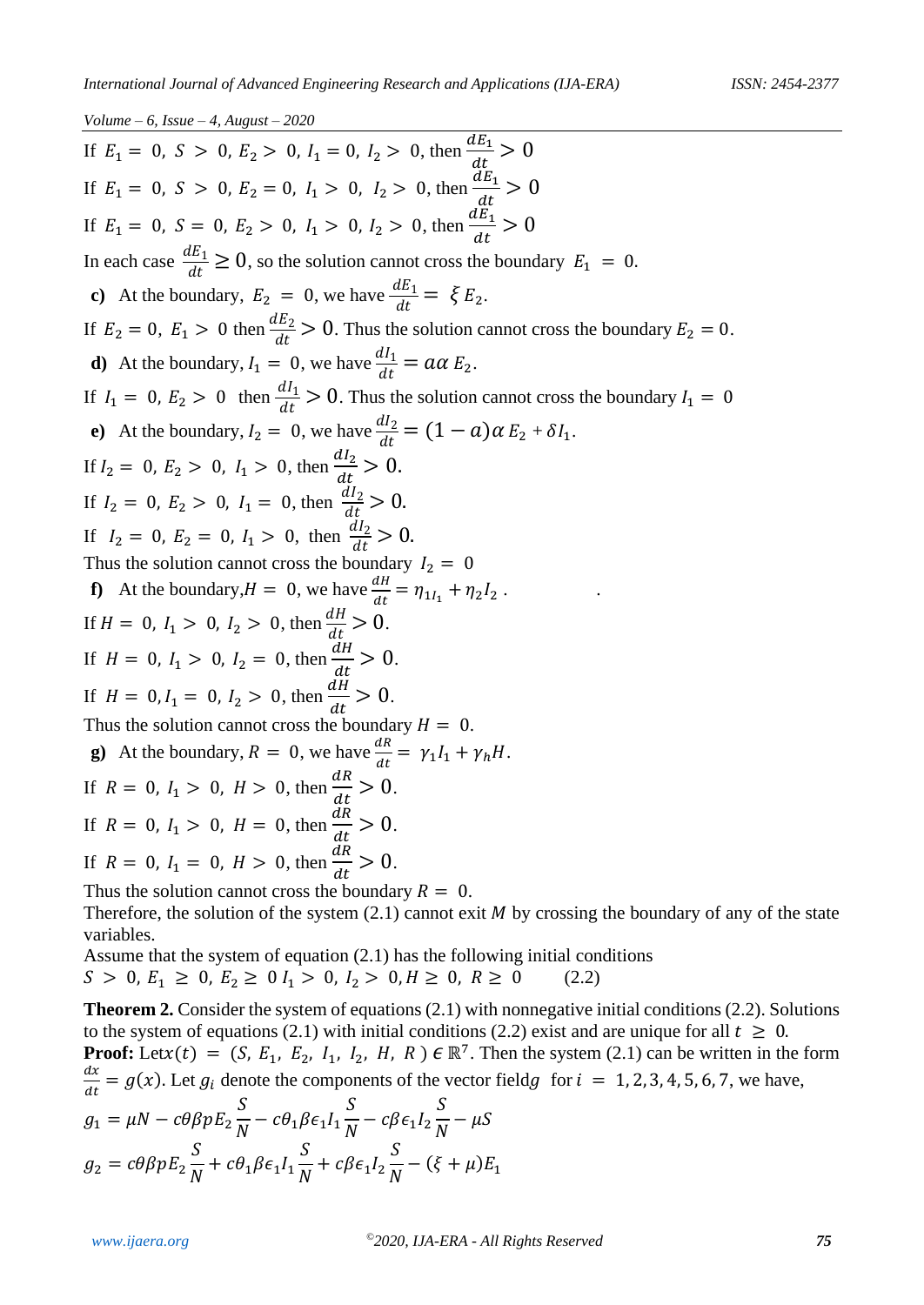*Volume – 6, Issue – 4, August – 2020*  $g_3 = \xi E_1 - (\sigma + \mu)E_2$  $g_4 = a\sigma E_2 - (\delta + \eta_1 + \gamma_1 + \mu)I_1$  $g_5 = (1 - a)\sigma E_2 + \delta I_1 - (\eta_2 + d_1 + \mu)I_2$  $g_6 = \eta_{1l_1} + \eta_2 l_2 - (\gamma_h + d_h + \mu)$  $g_7 = \gamma_1 I_1 + \gamma_h H - \mu R$ The vector fieldg consists of the algebraic polynomials of state variables. Thus  $g_i \in \mathbb{R}^7$  are continuous

autonomous functions and partial derivatives  $\frac{\partial g_i}{\partial S}$ ,  $\frac{\partial g_i}{\partial E_1}$  $\frac{\partial g_i}{\partial E_1}, \frac{\partial g_i}{\partial E_2}$  $\frac{\partial g_i}{\partial E_2}$ ,  $\frac{\partial g_i}{\partial l_1}$  $\frac{\partial g_i}{\partial l_1}$ ,  $\frac{\partial g_i}{\partial l_2}$  $\frac{\partial g_i}{\partial l_2}$ ,  $\frac{\partial g_i}{\partial H}$ ,  $\frac{\partial g_i}{\partial R}$  exist and are continuous. Hence by Existence and Uniqueness Theorem, a unique solution of the system  $dx$  $\frac{dx}{dt} =$  $g(x)$  exists for any initial condition  $x(0) \in \mathbb{R}^7[10]$ .

## *B. Equilibrium Points and Basic Reproduction Number*

The system of equations (2.1) has two equilibrium points; the disease free equilibrium point  $P_0 =$  $\left(\frac{S}{N}\right)$ **5**, **0**, **0**, **0**, **0**, **0**, **0**) and endemic equilibrium point  $P_1 = (S^*, E_1^*, E_2^*, I_1^*, I_2^*, H^*, R^*)$ . Further, basic reproduction number is defined as the average number of secondary infections caused by single infectious individual during his/her entire infectious life time [11], [12]. The number is denoted by  $R_0$ . Assume that  $\bf{F}$  is the matrix of transmission terms and  $\bf{V}$  is the matrix of transition terms of the system (2.1). R<sub>0</sub> is defined as the spectral radius of the matrix  $FV^{-1}$  i.e.,  $\rho$  ( $FV^{-1}$ ) and is obtained by using the Next Generation Matrix Method [6], [11], [12]. For the model (2.1);

$$
F = \begin{bmatrix} 0 & \frac{c\beta\theta pE_2}{N} & \frac{c\beta\theta_1 \varepsilon_1 I_1}{N} & \frac{c\beta \varepsilon_1 I_2}{N} \\ \xi & 0 & 0 & 0 \\ 0 & 0 & 0 & 0 \\ 0 & 0 & 0 & 0 \end{bmatrix}, \qquad V = \begin{bmatrix} -u & 0 & 0 & 0 \\ \xi & -w & 0 & 0 \\ 0 & a\sigma & -v & 0 \\ 0 & (1-a)\sigma & \delta & -q \end{bmatrix},
$$

Where  $u = \mu + \xi$ ,  $v = \delta + \eta_1 + \gamma_1 + \mu$ ,  $w = \sigma + \mu$ ,  $q = \eta_2 + d_1 + \mu$ Thus the basic reproduction number at the disease free equilibrium point  $P_0$  is

$$
R_0 = \sqrt{\frac{\beta c \xi \left( p \theta v q + \varepsilon_1 \sigma (\gamma_1 - a \gamma_1 + \delta + \eta_1 + \mu + a(\theta_1 q - \eta_1 - \mu)) \right)}{uvqw}}
$$

The disease free equilibrium point always exists in the absence of infection of the disease that is  $R_0$  < 1 and endemic equilibrium point always exists when  $R_0 > 1$ .

## *C. Stability Analysis*

**Theorem 3.** (Local Stability of Disease free equilibrium) Disease free equilibrium point of the system of equations (2.1) is locally asymptotically stable if  $R_0 < 1$  and unstable if  $R_0 > 1$ . **Proof:** About the disease free equilibrium point, the Jacobian matrix for the system of equations (2.1) has the block matrix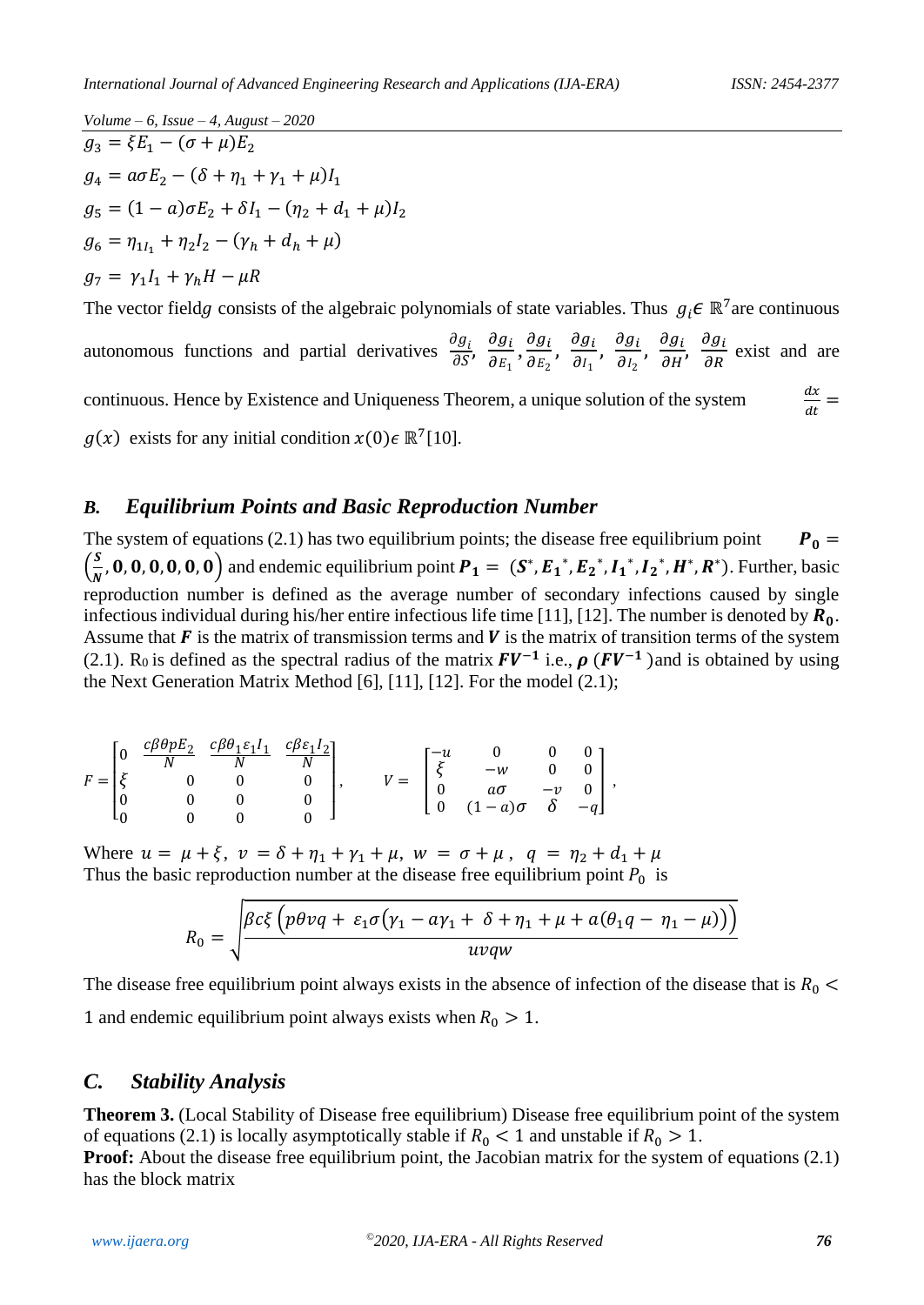$$
J = \begin{bmatrix} M_1 & M_2 \\ 0 & F - V \end{bmatrix}
$$

If all the eigenvalues of the Jacobian matrix have negative real parts, then the disease free equilibrium is asymptotically stable [12]. Since  $\tilde{I}$  is upper triangular matrix, eigenvalues of  $\tilde{J}$  are those of  $M_1$  and  $F - V$ . The eigenvalue of matrix  $M_1$  is  $-\mu < 0$  and  $-q < 0$ . Now stability of the disease free equilibrium depends on the eigenvalues of  $F - V$  where F is non-negative and V is non-singular M matrix [13]. Again, all the eigenvalues of F – V have negative real parts if and only if  $\rho (F V^{-1})$  < 1 [12]. Here,  $R_0 = \rho (F V^{-1})$ , therefore the disease free equilibrium is locally asymptotically stable if  $R0 < 1$ .

If  $\rho(FV^{-1} > 1$  then  $s(F - V) > 1$  [12]. That means, if  $R_0 = \rho(FV^{-1}) > 1$ , spectral abscissa of the matrix  $F - V$  is positive. It shows that, at least one eigenvalue of  $F - V$  has positive real part and so, the disease free equilibrium point is unstable. Hence, the disease free equilibrium is unstable if  $R_0 > 1$ .

**Theorem 4.** The system of equations (2.1) has an endemic equilibrium point  $P_1$  =  $(S^*, E_1^*, E_2^*, I_1^*, I_2^*, H^*, R^*)$  which exists only if  $R_0 > 1$ .

**Proof:** In the deterministic model (2.1) of COVID-19, if the basic reproduction number  $R_0$  increases through unity, the stability of disease free equilibrium changes from stable to unstable. The disease free equilibrium point  $P_0$  is locally asymptotically stable when  $R_0 < 1$  and unstable when  $R_0 > 1$ . So, at  $P_0$  the system attains a bifurcation at  $R_0 = 1$ , which is called the backward bifurcation. At  $R_0 =$ 1, we have

$$
\beta c \xi \left( p \theta v q + \varepsilon_1 \sigma (\gamma_1 - a \gamma_1 + \delta + \eta_1 + \mu + a (\theta_1 q - \eta_1 - \mu) ) \right) \tag{3.1}
$$

On substituting the values of the model parameters from table 1 in (3.1), we get  $\beta = 0.0193$ . Thus the equilibrium point  $P_0$  is asymptotically stable if  $\beta$  < 0.0193 and  $P_0$  is unstable if  $\beta$  > 0.0193. The study of the stability of the model (2.1) shows that  $P_1$  is unstable when  $P_0$  is asymptotically stable for  $\beta$  < 0.0193 and it is stable when  $\beta$  > 0.0193. Therefore,  $\beta$  = 0.0193 is the bifurcation value (refer figure 2 and 3).



Figure 2: Bifurcation Diagram of COVID-19.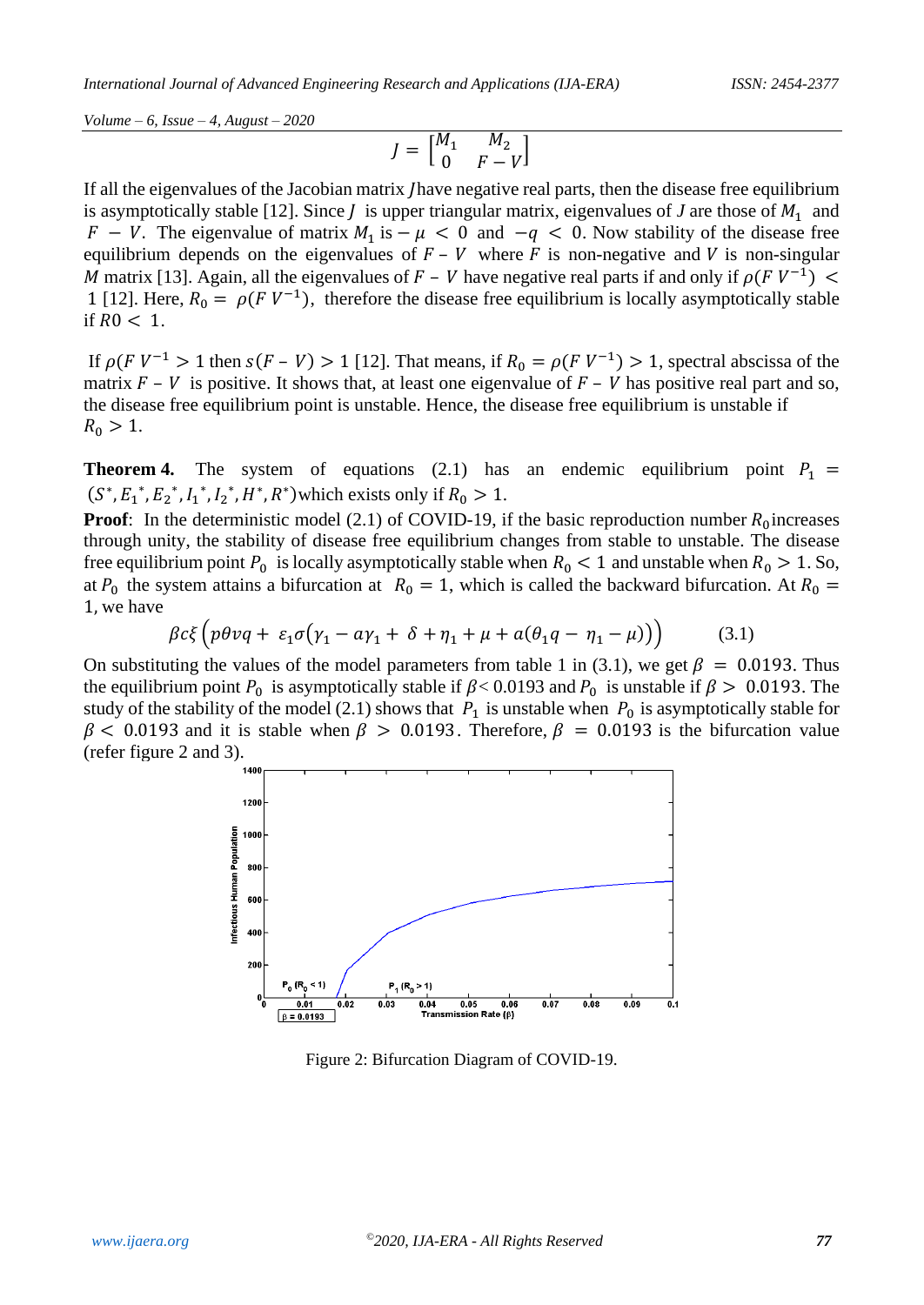

Figure 3: Change of basic reproduction number with respect to  $\beta$ .

#### *D. Sensitivity Analysis*

For sensitivity analysis we use the normalized sensitivity index [8], [9]. The normalized sensitivity index of variable  $R_0$  that depends on parameter  $\alpha$  is defined as

$$
\gamma_{\alpha}^{R_0} = \frac{\partial R_0}{\partial \alpha} \times \frac{\alpha}{R_0}
$$

We take  $\alpha = \mu$ ,  $c$ ,  $\xi$ ,  $\beta$ ,  $\delta$ ,  $\eta_1$ ,  $\eta_2$ ,  $\theta$ ,  $\theta_1$ ,  $\gamma_1$ ,  $d_1$ ,  $\varepsilon_1$ 

We evaluate the sensitivity indices at the baseline parameter values using definition as given in the table 1. The positive value of the sensitivity indices describes that prevalence of the disease increases with increases in parameter value. Here  $\gamma_{\beta}^{R_0} = 0.5$  means increasing (or decreasing) the transmission probability by 10%, increases (or decreases)  $R_0$  by 5%. The negative value of the sensitivity indices describes that prevalence of the disease decreases with increases in parameter value.

Here  $\gamma_{\eta_1}^{R_0}$  =-0.0.006 means increasing (or decreasing) the value of  $\eta_1$ by 10%, decreases (or increases)  $R_0$  by 0.06%. Table 2 shows that contact rate and probability of transmission rate is most positive sensitive parameters to the basic reproduction number among other parameters.

| S N            | Parameters      | <b>Baseline Values</b> | <b>Sensitivity Indices</b> |
|----------------|-----------------|------------------------|----------------------------|
|                | μ               | 0.000039               | $-0.00030$                 |
| $\overline{2}$ | C               | 13.5                   | 0.5                        |
| 3              |                 | 1/1.52                 | 0.00029                    |
| 4              |                 | 0.036                  | 0.5                        |
| 5              | $\delta$        | 0.2                    | 0.0099                     |
| 6              | $\eta_{1}$      | 0.31                   | $-0.0059$                  |
| ⇁              | $\eta_2$        | 0.7                    | 0.0094                     |
| 8              | $\theta$        | 0.87                   | 0.0157                     |
| $\mathbf Q$    | $\theta$        | 0.72                   | 0.4853                     |
| 10             | ν,              | 1/12.5                 | $-0.0015$                  |
| 11             | $d_1$           | 0.055                  | 0.00073                    |
| 12             | $\varepsilon_1$ | 0.1                    | $-0.0015$                  |

Table 2: Sensitivity Analysis of Model Parameters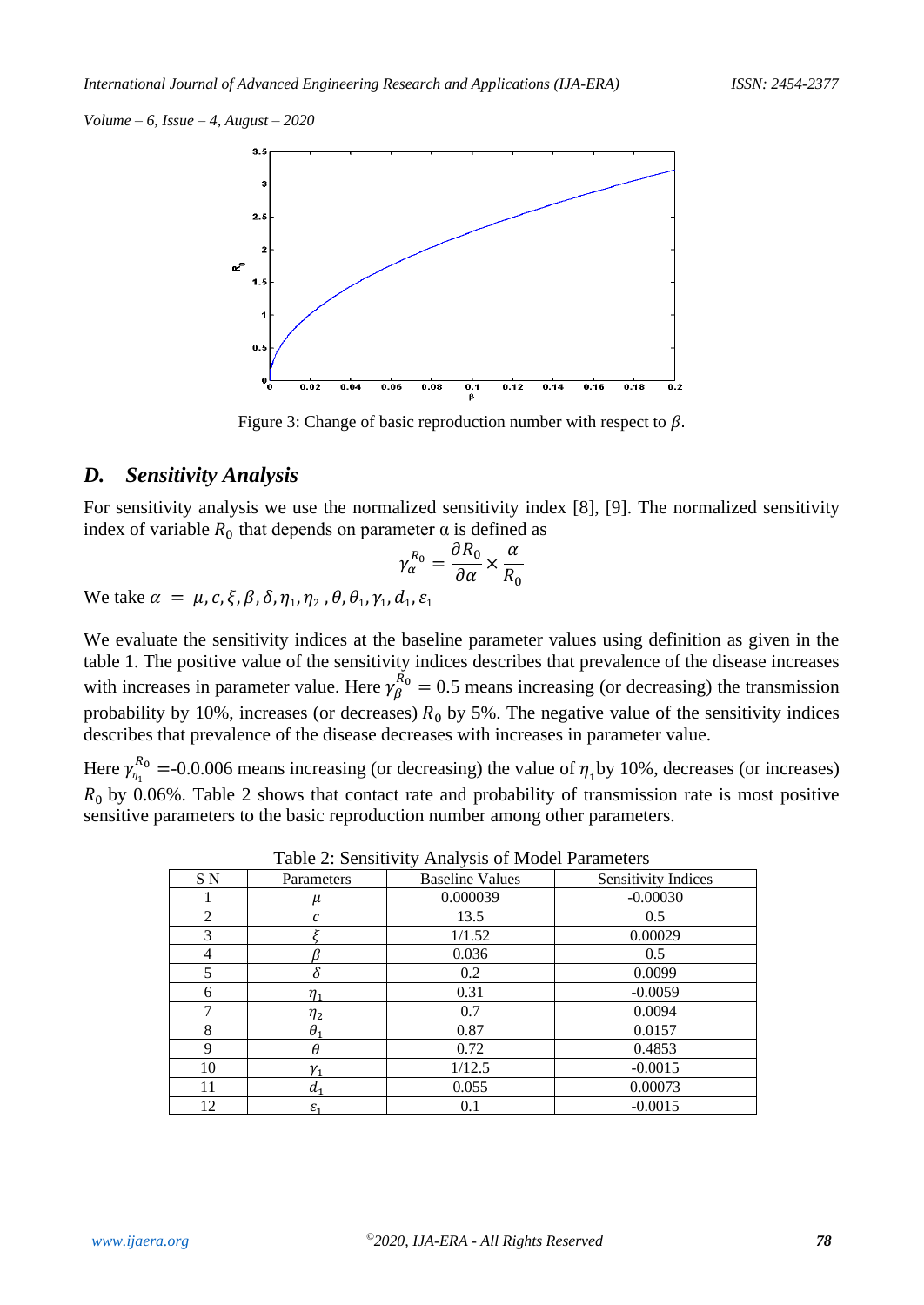## **III. NUMERICAL RESULT AND DISCUSSION**

Simulation of the results is carried out to observe the effect of the parameters of the model on the transmission dynamics and spread of COVID-19. For the simulation, numerical values are used from table 2. Fig. 4 describes the population dynamics of exposed, infectious, hospitalized and recovered individuals in the transmission dynamics of COVID-19. With the decreasing population size of exposed individuals, the infectious population size increases. After the hospitals begin to confirm the COVID-19 cases and provide the supportive medical resources, the infectious population size starts decreasing because the infectious individuals move to the hospitals. The hospitalized population size increases initially due to the hospitalization of infectious individuals, the population decreases later due to the death and recovery from the disease (refer figure 4).

Figures 5 to 8 are showing the simulated analysis for the sensitivity of the model parameters in the system (2.1). These figures describe the dynamics of infectious population with different values of model parameters. The infectious population increases with increasing the value of the parameters  $c, \beta, \xi, \delta$ , since these parameters have positive sensitivity indices (table 2).



Figure 4: Human population of six states.



Figure 5: Effect of different value of contact rate on  $I_1$ .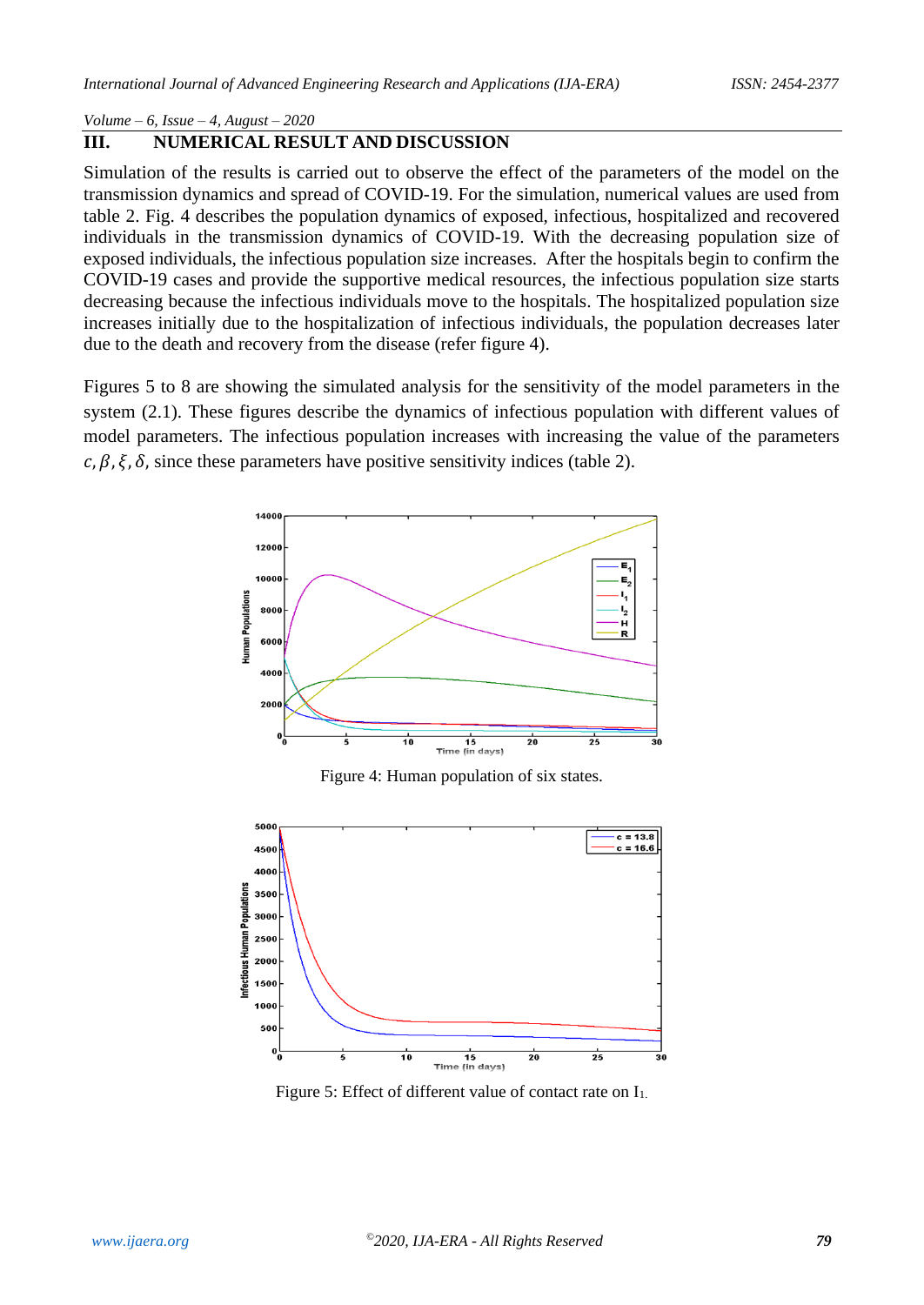

Figure 6: Effect of different value of  $β$  on  $I_1$ .



Figure 7: Effect of different value of  $\eta_1$  on  $I_1$ .



Figure 8: Effect of different value of  $\gamma_1$  on  $I_1$ .

Since the parameters  $\eta_1$ ,  $\gamma_1$  have negative sensitivity indices, these parameters contribute to decrease the infectious population. Thus, the parameters with positive sensitivity index increase the infectious population and the parameters with negative sensitivity index decrease the infectious population. From table 2, c and  $\beta$  are the most positive parameters; and  $\eta_1$  is the most negative sensitive parameter. So,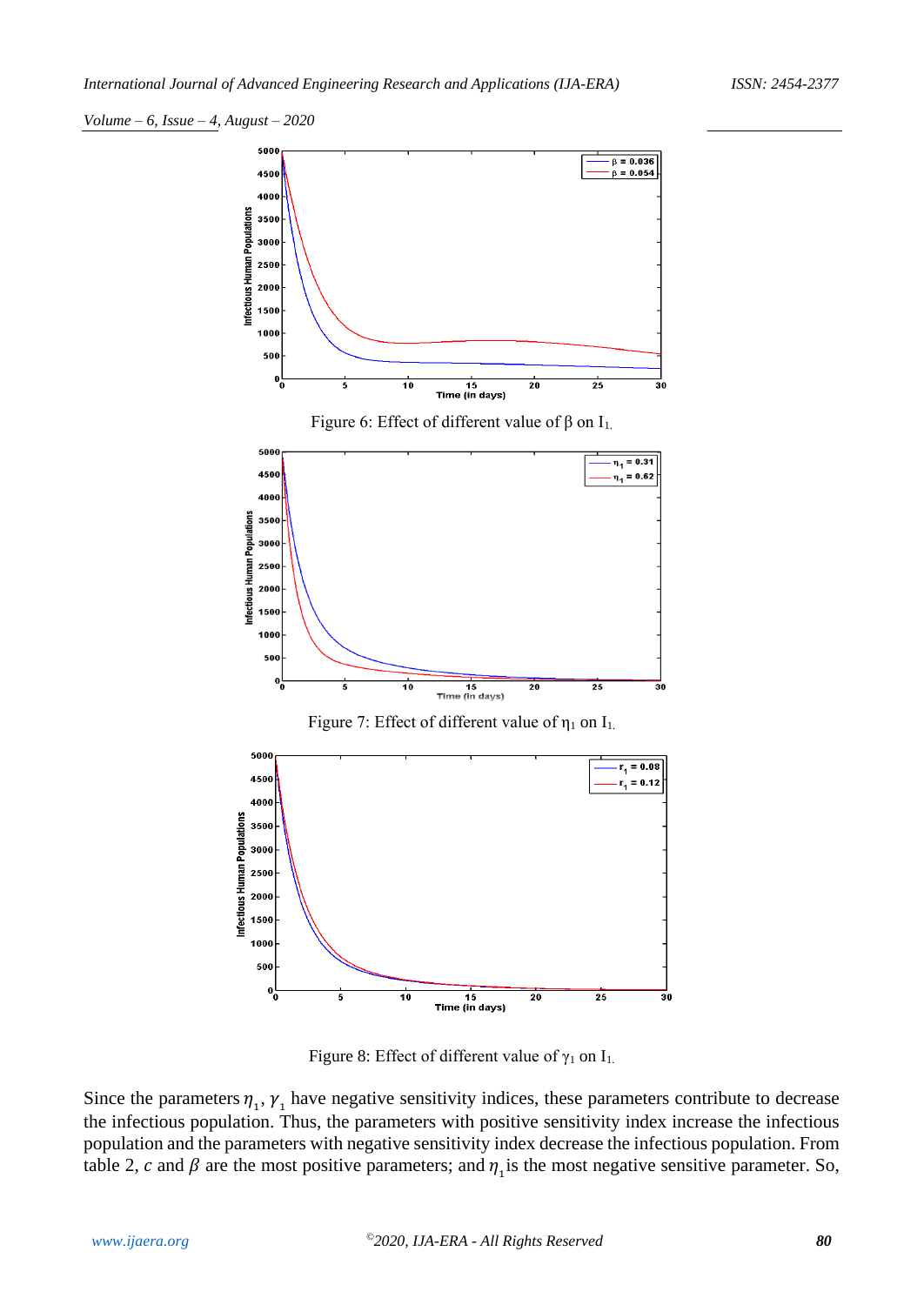when c and  $\beta$  increase, the transmission of disease increases and when  $\eta_1$  increases, the transmission of the disease decreases. Therefore, we can reduce the infection of the disease by controlling the contact rate and transmission rate of the disease.

#### **IV.CONCLUSION**

COVID-19 is currently significant issue in the world. In the present work, we have discussed the SEIHR model of COVID-19 taking pre-stage and post stage exposed classes; mild and serious infectious classes. We observed the system (2.1) has bifurcation near the disease free equilibrium point at the transmission rate  $\beta = 0.0193$ . We performed the sensitivity analysis to determine the sensitive model parameter in the transmission of COVID-19. We observed that contact rate  $c$ , transmission rate  $\beta$  and hospitalization rate  $\eta_1$  most important sensitive model parameters. Increasing the contact rate and transmission rate of disease increases the infectious population and increasing the hospitalization rate of infected people, decrease the infectious population. Thus, we can decrease the prevalence of COVID-19 by increasing the hospitalization rate of infected people and decreasing the direct contact between the susceptible and infected individual. Therefore, our study suggests that to reduce the contact rate 'Lock Down' the city and minimize the transmission of disease, quarantine of infected individual are most important works for control the infectious disease COVID-19.

#### **REFERENCES**

- [1] Centre for System Science and Engineering (CSSE) at Johns Hopkins University (14 April 2020), Corona virus covid-19 global cases, ArcGIS. Johns Hopkins CSSE.
- [2] L. Wang, J. Wang, H. Zhao, Y. Shi, K. Wang, P. Wu, and L. Shi (2020), Modeling and assessing the effects of medical resources on transmission of novel corona virus (covid19) in Wuhan, China, Mathematical Bioscience and Engineering **17(4)**, 2936–2949.
- [3] G. Bhuju, G. R. Phaijoo, and D. B. Gurung (2018), Mathematical study on impact of temperature in malaria disease transmission dynamics, Advances in Computer Sciences **1,** 1-8.
- [4] F. Brauer and C. Castillo Chavez (2012), Mathematical models in population biology and epidemiology, Springer, New York.
- [5] Y. Li, B. Wang, R. Peng, C. Zhan, Y. Zhan, Z. Liu, X. Jiang, and B. Zhao (11 March 2020), Mathematical modeling and epidemic prediction of covid-19 and its significance to epidemic prevention and control measures, Annals of Infectious Disease and Epidemiology **5(1**), 1052.
- [6] G. R. Phaijoo and D. B. Gurung (2016), Mathematical study of dengue disease transmission in multi- patch environment, Applied Mathematics **7**, 1521-1533.
- [7] W. O. Kermack and A. G. McKendrick (1927), A contribution to the mathematical theory of epidemics, Proceedings of the Royal Society of London **115**, 700-721.
- [8] N. Chintis, J. M. Hyman, and J. M. Cushing (2008), Determining important parameters in the spread of malaria through the sensitivity analysis of a mathematical model, Bulletin of Mathematical Biology **70(5)**, 1272 - 1296.
- [9] G. R. Phaijoo and D. B. Gurung (2018), Sensitivity analysis of SEIR-SEI model of dengue disease, GAMS Journal of Mathematics and Mathematical Bioscience **6**(a), 41 - 50.
- [10] S. Wiggins (2003), Introduction to applied nonlinear dynamical systems and chaos, Second Edition, Texts in Applied Mathematics **2**.
- [11] O. Diekmann, J. A. P. Heesterbeek, and J. A. J. Metz (1990), On the definition and computation of basic reproduction ratio  $R_0$  in models for infectious diseases in heterogeneous populations, Journal of Mathematical Biology **28**(4), 365-382.